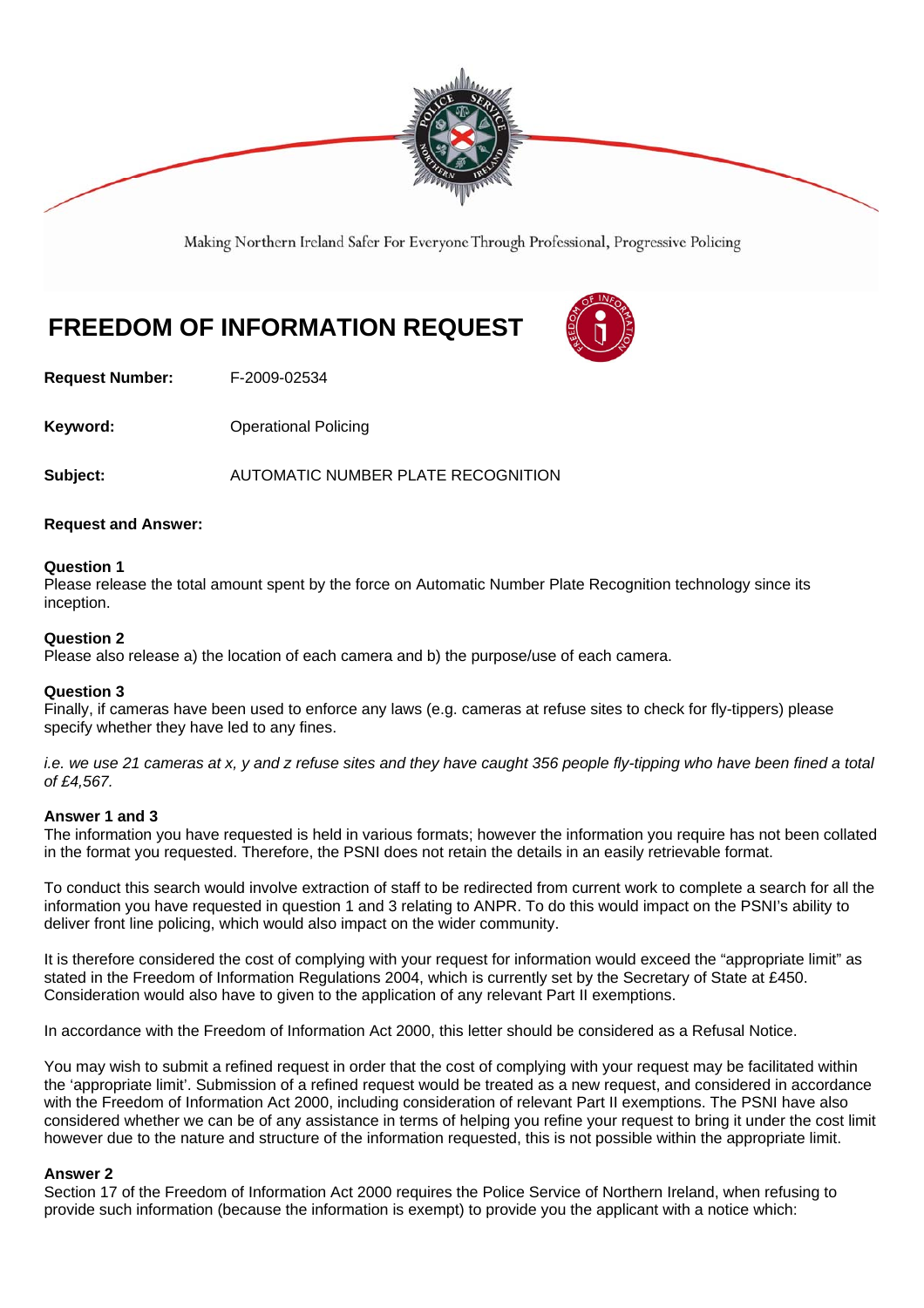- (a) states that fact,
- (b) specifies the exemption in question and
- (c) states (if not otherwise apparent) why the exemption applies.

Qualified Exemptions

Section 24 (1) National Security

Section 31 (1) (a) (b) (c)

HARM

The essence of the work undertaken by the PSNI is to protect both individuals and society as a whole.

Crime Operations Department PSNI is entrusted with a considerable amount of information. It has an important role in countering the many threats against society. The flow of information is essential to its work and the release of any information could compromise front line policing.

PSNI consider that the danger to individuals should this information be released can be equated to an offender having knowledge of the location of sites, and evading detection as a result of this information, allowing the offender to continue offending. Operations, which could have been successful, will be compromised and any individual could potentially be affected and made a victim

If the location of these sites were known it would aid criminals in avoiding these areas and thus hinder the prevention and detection of crime, the safeguarding of National Security, apprehension and prosecution of offenders and the administration of justice.

As has been addressed above, the release of this material would seriously jeopardise the prevention and detection of crime for the Police Service as a whole.

An example of where harm could occur may best be demonstrated with a fictional scenario. If I made a Freedom of Information request, asking for details of what resources had been deployed by the PSNI to a particular operation i.e. the pursuit of a car containing an armed robbery gang, though a town in Northern Ireland, any potential criminals/terrorists, would have on receipt of the information, have an insight into the types of resources PSNI would deploy in a similar situation. This could give the criminal/terrorist fraternity the ability to estimate the level of Police coverage of a similar situation. This could provide them with the ability to gauge the level of resources deployed and plan an alternative means of escape thus avoiding apprehension.

Operational procedures, methodology and tactics must be protected by the correct application of exemptions. This is because the release of this type of information would rarely be in the Public Interest and may reduce the PSNI's capability to perform its overall functions under the Police (NI) Act 2000, which states:

"It shall be the general duty of police officers –

(a) to protect life and property;

- (b) to preserve order;
- (c) to prevent the commission of offences;
- (d) where an offence has been committed, to take measures to bring the offender to justice."

Public Interest Test

The public interest test relevant is as follows: -

Favouring Disclosure

Accountability

When information disclosed relates directly to the efficiency and effectiveness of the service or its officers.

Media and Public Interest

To satisfy the media and public interest.

Accountability for Public Funds

Where public funds are being spent, there is a public interest in accountability and justification.

Considerations Favouring Non-Disclosure